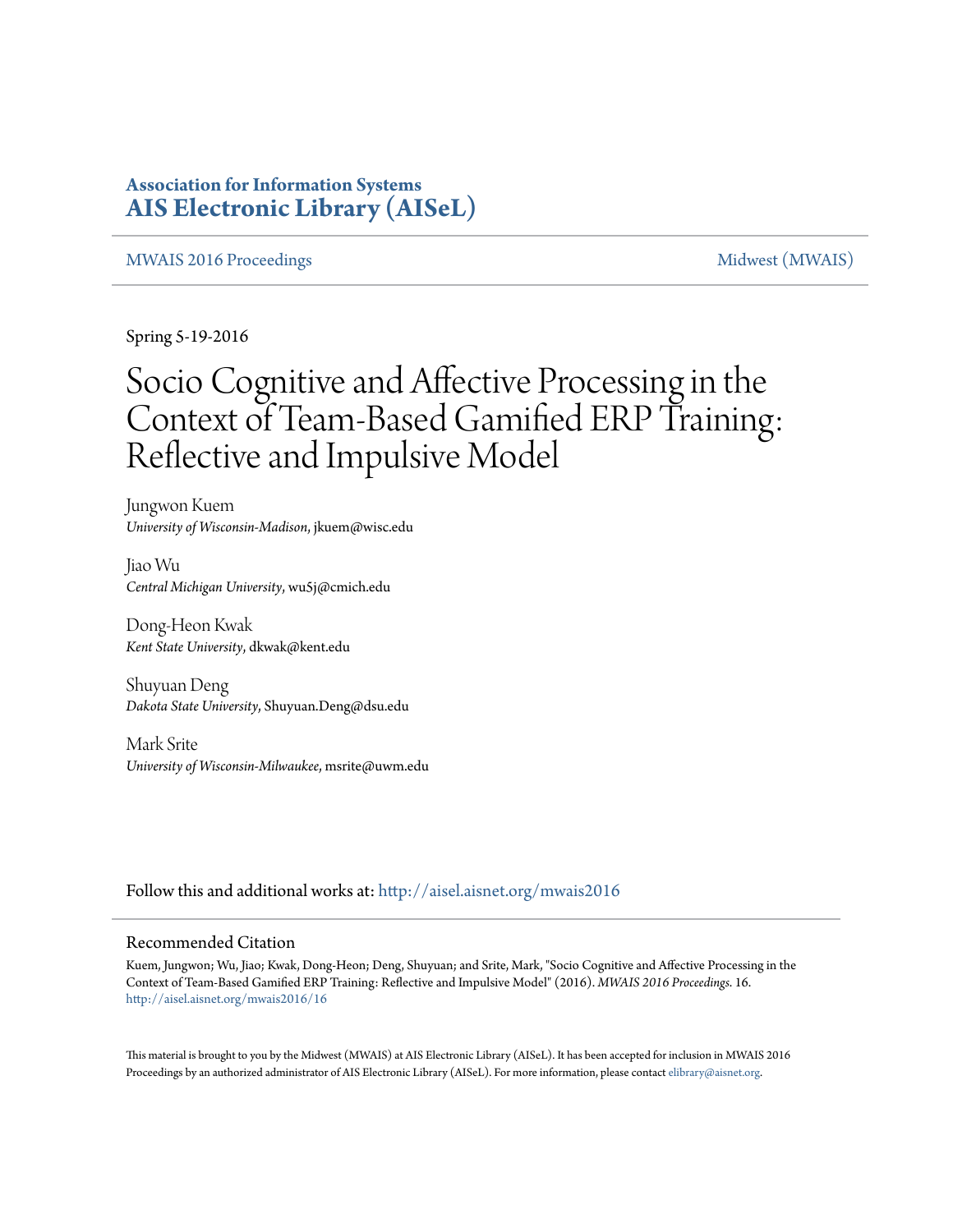## **Socio Cognitive and Affective Processing in the Context of Team-Based Gamified ERP Training: Reflective and Impulsive Model**

**Jungwon Kuem** University of Wisconsin-Madison jkuem@wisc.edu

> **Dong-Heon Kwak** Kent State University dkwak@kent.edu

**Jiao Wu** Central Michigan University wu5j@cmich.edu

**Shuyuan Deng** Dakota State University Shuyuan.Deng@dsu.edu

**Mark Srite** University of Wisconsin-Milwaukee msrite@uwm.edu

#### **ABSTRACT**

Team-based enterprise gamification is designed to support teamwork and increase productivity within the organization in order to derive positive business outcomes through its own employees. While there have been a number of studies on gamification, they have mainly focused in the individual as the unit of analysis. Based on Reflective and Impulsive Model, the purpose of this study is to examine the effects of team-level reflective and impulsive determinants in the context of gamified ERP training. Our research model proposes that team absorptive capacity and team mood influence individuals' ERP competence and hedonic motivation, which in turn affect intention to learn about ERP systems.

#### **Keywords**

The Reflective and Impulsive Model, Team-Based Gamification, Training, ERPsim

#### **INTRODUCTION**

During recent years, gamification "the use of game elements in a non-game context" (Deterding et al. 2011, p. 10), has emerged as a trending topic. Gamification has been utilized to improve organizational productivity (internal or enterprise gamification), increase customer loyalty (external gamification), and form socially desirable behaviors among a population (behavioral-change gamification) (Werbach and Hunter 2012). The primary objective of gamification is "to effectively motivate and direct the users' behaviors and to increase the users' engagement with the 'play' tasks by using game-like techniques that make people feel more ownership and purpose when engaging with the play task" (Sigala, 2015, p.182).

The focus of this study is on team-based enterprise gamification. Enterprise gamification penetrates various business processes including decision making, innovation, team work, and training (Sigala 2015). One example of enterprise gamification is the enterprise resource planning (ERP) simulation game (ERPsim: Leger et al. 2007). Because of its complexity, an ERP system has major training challenges (Léger et al. 2011). ERPsim has been shown to positively influence users' actual ERP skill improvement and knowledge gains when using an ERP system (Léger et al. 2015). In particular, ERPsim supports teamwork which facilitates collaboration within a team and competition between teams.

However, prior research on gamification and ERPsim has mainly focused on the individual as the unit of analysis. *Team* is an important game component (Werbach and Hunter 201), and thus has been widely used in game design. While prior empirical studies on gamification have examined various game elements (Hamari et al. 2014), they have not paid much attention to the team. Since team-based gamification is designed to motivate not only individuals but also teams as a whole, it is important examine individuals' motivations in a team context (Kang et al. 2012).

One theoretical perspective that can help us understand how certain aspects of gamification influence user behaviors is the reflective-impulsive model (RIM: Strack and Deutsch 2004). As a dual-system model that assumes social behavior is the result of the operation of two distinct systems of information processing, RIM classifies information processing mechanisms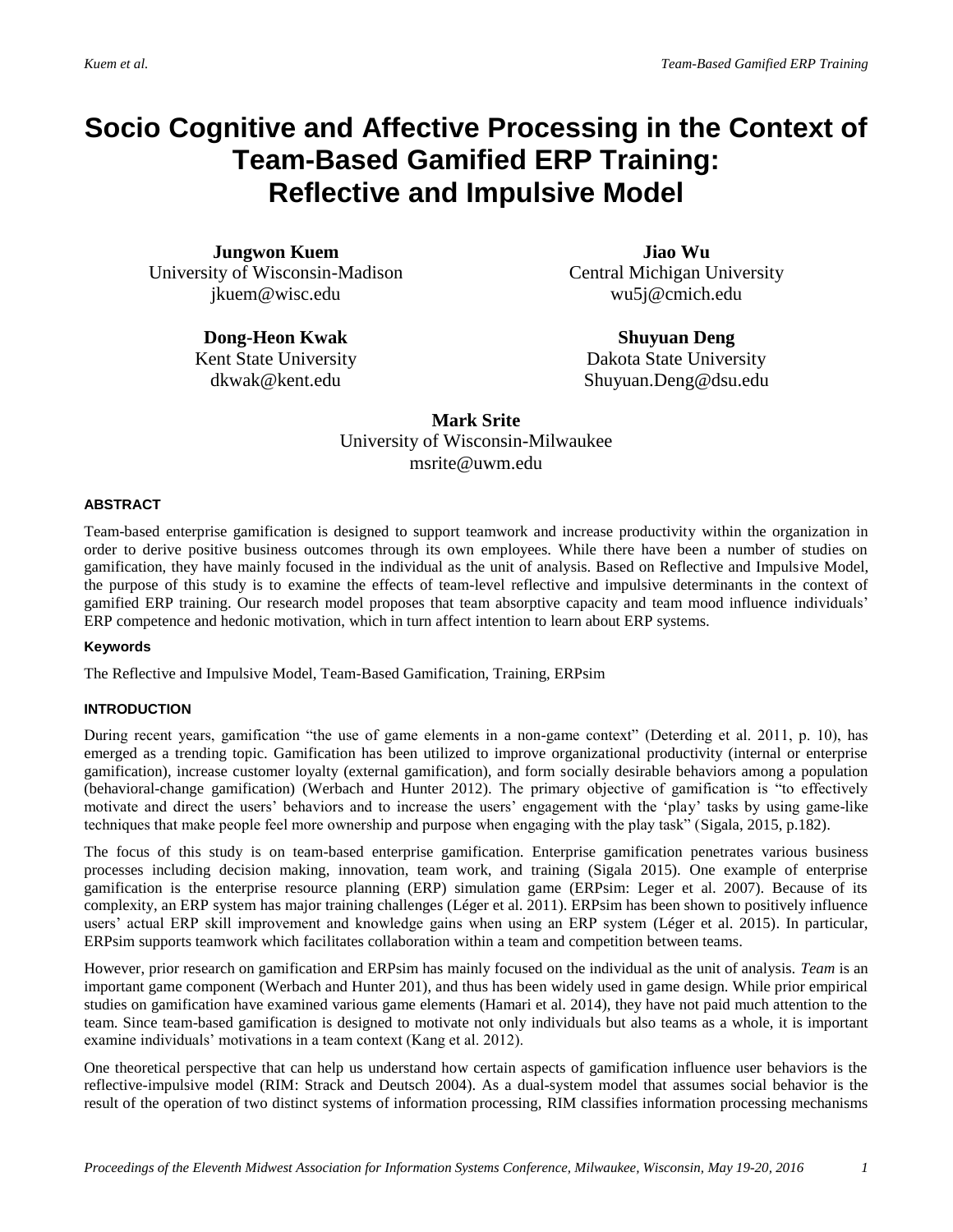into reflective and impulsive systems. While RIM shows the effect of reflective and impulsive determinants on user behaviors, it does not account for team level constructs in a specific environment. Given the importance of team-based gamification and theoretical gap in RIM, the purpose of this study is to propose the effects of team-level reflective and impulsive determinants in the context of ERPsim.

#### **REFLECTIVE AND IMPULSIVE MODEL**

According to RIM (Strack and Deutsch 2004), social behavior is the joint function of two distinct systems of information processing; a reflective system and an impulsive system. These two systems follow different operating principles. The reflective system generates behavioral decisions based on knowledge about values or facts and the probability of possible consequences, whereas the impulsive system engenders quick and spontaneous behavior through associative links and motivational orientation. In particular, the two systems require different cognitive capacities. The impulsive system is fast, requires no or little cognitive resources, and has a low threshold for processing information. The reflective system requires a high cognitive capacity and greater attentional resources. Therefore, the reflective system is slower and individuals using it can be more easily distracted than those utilizing the impulsive system. Furthermore, relations between elements in the two systems have different patterns. In the reflective system, elements are linked via semantic relations to which a fact or value is assigned. In the impulsive system, the elements are connected via associative processes of spreading activation, and the relations are formed based on principles of contiguity and similarity.

The reflective system is elicited as the consequence of a higher order reasoned action, and it is responsible for producing rational judgments and executive decisions. Alternatively, processing external cues in the impulsive system generates three types of feelings: (1) feelings associated with the physical senses, such as colors, sounds, and tastes, (2) positive or negative affective feelings, such as happiness or anger and (3) cognitive feelings, such as familiarity or ease (Strack et al. 2006, p. 208).

#### **RESEARCH MODEL AND HYPOTHESES**

The research model of this study is presented in Figure 1. Since the effects of individuals' competence and hedonic motivation on behavioral intention have been well established, we focus on the cross effects of team level constructs on individual level constructs.





#### **Team Absorptive Capacity**

Prior research has examined the concept of absorptive capacity at both the individual and organizational levels. Absorptive capacity has been generally defined as an individual's or an organization's ability to identify, acquire, assimilate, and apply new information or knowledge (Cohen and Levinthal 1990). Volberda et al. (2009) indicated that absorptive capacity is a multilevel construct and should be examined at the individual, team, firm, and inter-firm level of analysis. Thus, team absorptive capacity refers to a team's ability to identify, acquire, assimilate, and apply new information or knowledge (Zhang et al. 2011).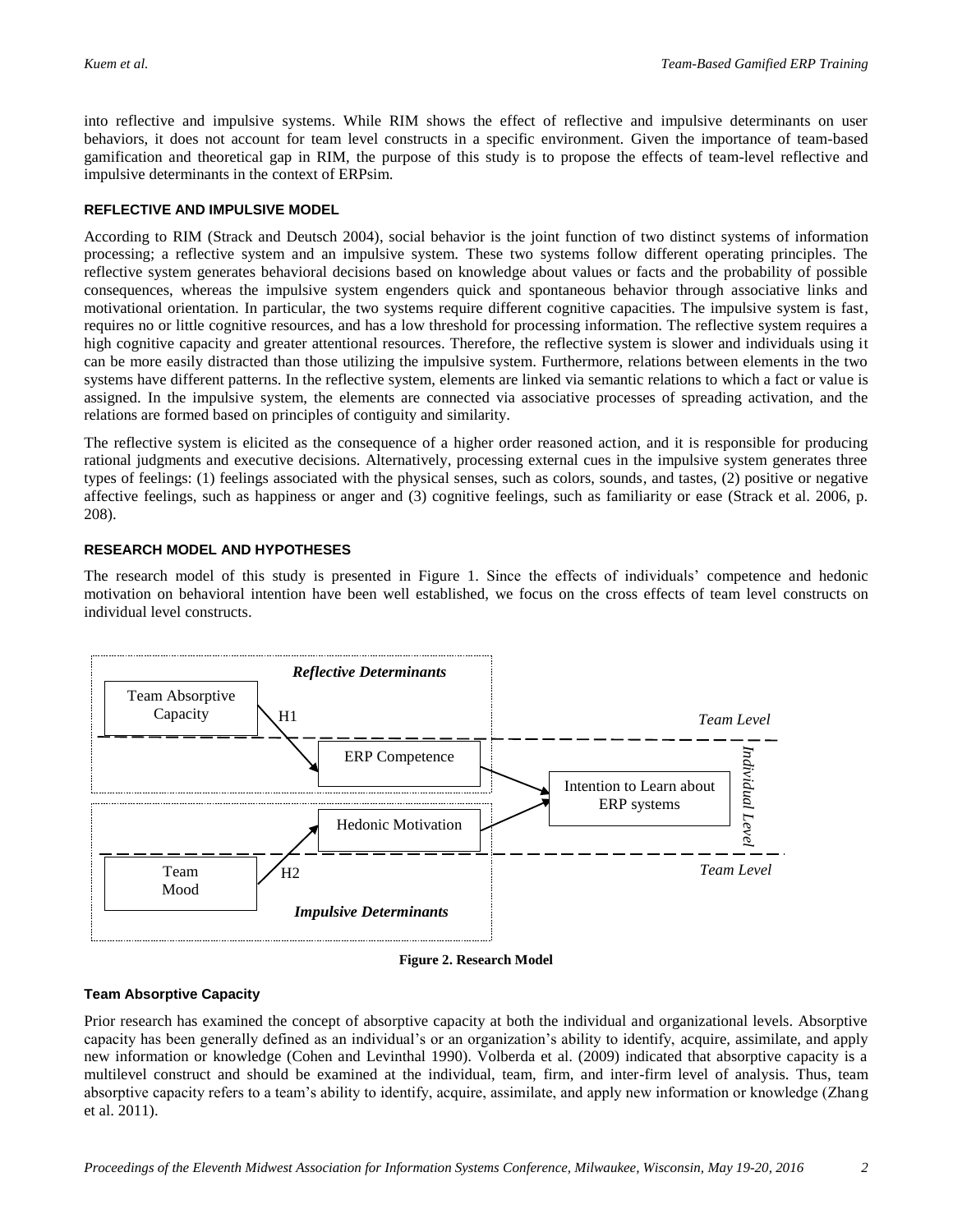We expect that team absorptive capacity positively influences a team member's ERP competence (i.e., cross-level effect). A team with high absorptive capacity can apply new knowledge effectively via teamwork during an ERPsim game. For example, such a team can better utilize ERP concepts and business process knowledge in the simulation context compared to a team with lower absorptive capacity. Cabrera et al. (2006) suggested that an effective team can facilitate information sharing among team members, which can contribute to greater levels of knowledge acquisition among team members. In addition, team capability to streamline the internal processes could help members share knowledge and see the potential value of their knowledge exchange (Tsai and Ghoshal 1998). In turn, team members are able to recognize what to learn and to increase the quality of their ERP learning (Chou et al. 2014). Thus, team absorptive capacity effectively distributes the assimilated knowledge to team members and increases their ERP competency. Thus:

*H1: Team absorptive capacity positively influences individual's ERP competency.*

#### **Team Mood**

This study defines team mood as the affective state of a team during ERPsim. At the individual level, prior researchers have observed the positive relationship between mood and hedonic motivations. In the context of online purchasing, for example, Parboteeah et al. (2009) argued that mood relevant cues (e.g., visual aesthetics) can influence a user' mood when visiting a website, making the user's interaction with the website more or less enjoyable.

Past research has conceptualized and theorized affect at team level. For example, Jinnett and Alexander (1999) found that group-level job satisfaction was associated with intention to quit, regardless of employees' individual-level satisfaction with their jobs. They pointed out that group-level emotions in work settings have direct and interactive relationships with individuals' perceptions, attitudes, and behaviors and that this effect is independent of individual job attitudes (Kelly and Barsade 2001). According to Schwarz's (1986) notion of feelings as information, positively valenced emotions inform individuals that the world is a safe place, one characterized by the presence of positive outcomes. The halo effect of shared emotion of team members carries over to the gameful experience of ERPsim. Because of its affective nature, team mood is likely to influence team members' hedonic motivation. Thus:

*H2: Team mood positively influences hedonic motivation.*

#### **DISCUSSION AND CONCLUSIONS**

Our research provides a potential theoretical contribution. This study extends RIM by examining team-level reflective and impulsive determinants. While prior IS studies (e.g., Soror et al. 2015) utilized RIM to understand dual perspectives which determine user behaviors, they were limited in explaining the dual perspective in a team context. Based on RIM, this study viewed team absorptive capacity and team mood as team-level reflective and impulsive determinants of individual-level reflective and impulsive determinants (i.e., ERP competence and hedonic motivation, respectively), which in turn influence users' intention to learn.

#### **REFERENCE**

Cabrera, A., Collins, W.C., and Salgado, J.F. 2006. "Determinants of Individual Engagement in Knowledge Sharing," *International Journal of Human Resource Management* (17:2), pp. 245-264.

Chou, H.W. Chang, H.-H., Lin, Y.-H., and Chou, S.-B. 2014. "Drivers and Effects of Post-Implementation Learning on ERP Usage," *Computers in Human Behavior* (35), pp. 267-277.

Cohen, W., and Levinthal, D. 1990. "Absorptive Capacity: A New Perspective on Learning and Innovation," *Administrative Science Quarterly* (*35*:1), pp. 128-152.

Deterding, S., Sicart, M., Nacke, L., O'Hara, K., and Dixon, D. 2011. Gamification: Using Game-Design Elements in Non-Gaming Contexts. *CHI'11 Extended Abstracts on Human Factors in Computing Systems*. pp. 2425-2428.

Hamari, J., Koivisto, J., and Sarsa, H. 2014. "Does Gamification Work? - A Literature Review of Empirical Studies on Gamification," *47th Hawaii International Conference on Systems Science*.

Jinnett, K., and Alexander, J. A. 1999. "The Influence of Organizational Context on Quitting Intention: An Examination of Treatment Staff in Long-Term Mental Health Care Settings," *Research on Aging* (21), pp. 176–204.

Kang, S. Lim, K.H., Kim, M.S., and Yang, H.-D. 2012. "A Multilevel Analysis of the Effect of Group Appropriation on Collaborative Technologies Use and Performance," *Information Systems Research* (23:1), pp. 214-230.

Kelly, J.R., and Barsade, S.G. 2001. "Mood and Emotions in Small Groups and Work Teams," *Organizational Behavior and Human Decision Processes* (86:1), pp. 99-130.